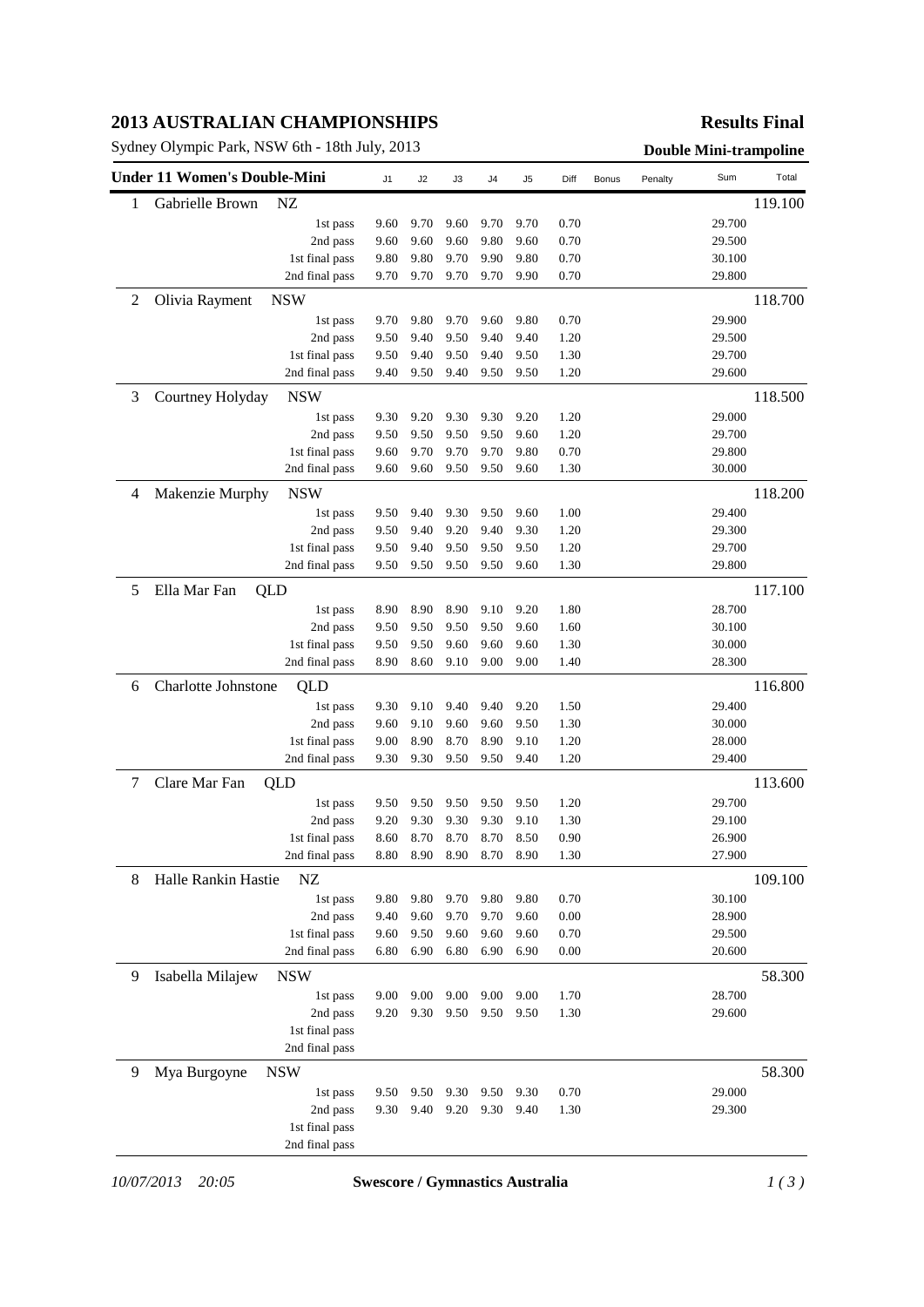## **2013 AUSTRALIAN CHAMPIONSHIPS**

Sydney Olympic Park, NSW 6th - 18th July, 2013 **Double Mini-trampoline** 

### **Results Final**

|    | <b>Under 11 Women's Double-Mini</b> |                                  | J <sub>1</sub> | J2       | J3       | J4       | J5   | Diff | Bonus | Penalty | Sum    | Total  |
|----|-------------------------------------|----------------------------------|----------------|----------|----------|----------|------|------|-------|---------|--------|--------|
| 11 | Amber French                        | <b>TAS</b>                       |                |          |          |          |      |      |       |         |        | 58.100 |
|    |                                     | 1st pass                         | 9.50           | 9.50     | 9.50     | 9.40     | 9.50 | 1.20 |       |         | 29.700 |        |
|    |                                     | 2nd pass                         | 9.00           | 9.10     | 9.10     | 9.00     | 9.10 | 1.20 |       |         | 28.400 |        |
|    |                                     | 1st final pass                   |                |          |          |          |      |      |       |         |        |        |
|    |                                     | 2nd final pass                   |                |          |          |          |      |      |       |         |        |        |
| 12 | <b>Brielle Manfre</b>               | <b>NSW</b>                       |                |          |          |          |      |      |       |         |        | 58.000 |
|    |                                     | 1st pass                         | 9.50           | 9.50     | 9.40     | 9.40     | 9.30 | 0.70 |       |         | 29.000 |        |
|    |                                     | 2nd pass                         | 9.30           | 9.30     | 9.10     | 9.30     | 9.20 | 1.20 |       |         | 29.000 |        |
|    |                                     | 1st final pass                   |                |          |          |          |      |      |       |         |        |        |
|    |                                     | 2nd final pass                   |                |          |          |          |      |      |       |         |        |        |
| 13 | Naomi Lea<br><b>SA</b>              |                                  |                |          |          |          |      |      |       |         |        | 57.900 |
|    |                                     | 1st pass                         | 9.40           | 9.20     | 9.30     | 9.40     | 9.40 | 1.00 |       |         | 29.100 |        |
|    |                                     | 2nd pass                         | 9.20           | 9.30     | 9.20     | 9.20     | 9.20 | 1.20 |       |         | 28.800 |        |
|    |                                     | 1st final pass                   |                |          |          |          |      |      |       |         |        |        |
|    |                                     | 2nd final pass                   |                |          |          |          |      |      |       |         |        |        |
| 14 | Leah Scholefield                    | NZ                               |                |          |          |          |      |      |       |         |        | 57.700 |
|    |                                     | 1st pass                         | 9.00           | 9.00     | 8.80     | 8.80     | 8.80 | 2.10 |       |         | 28.700 |        |
|    |                                     | 2nd pass                         | 8.90           | 9.00     | 8.80     | 9.00     | 9.10 | 2.10 |       |         | 29.000 |        |
|    |                                     | 1st final pass                   |                |          |          |          |      |      |       |         |        |        |
|    |                                     | 2nd final pass                   |                |          |          |          |      |      |       |         |        |        |
|    |                                     |                                  |                |          |          |          |      |      |       |         |        |        |
| 15 | Tanami Guillot                      | <b>VIC</b>                       |                |          |          |          |      |      |       |         |        | 57.000 |
|    |                                     | 1st pass                         | 9.00           | 9.10     | 9.00     | 8.90     | 9.00 | 1.20 |       |         | 28.200 |        |
|    |                                     | 2nd pass                         | 9.10           | 9.00     | 9.30     | 9.20     | 9.20 | 1.30 |       |         | 28.800 |        |
|    |                                     | 1st final pass<br>2nd final pass |                |          |          |          |      |      |       |         |        |        |
|    |                                     |                                  |                |          |          |          |      |      |       |         |        |        |
| 16 | Celeste Watkins                     | QLD                              |                |          |          |          |      |      |       |         |        | 55.700 |
|    |                                     | 1st pass                         | 8.90           | 9.00     | 8.90     | 8.80     | 8.90 | 1.80 |       |         | 28.500 |        |
|    |                                     | 2nd pass                         | 8.60           | 8.70     | 8.60     | 8.70     | 8.60 | 1.30 |       |         | 27.200 |        |
|    |                                     | 1st final pass                   |                |          |          |          |      |      |       |         |        |        |
|    |                                     | 2nd final pass                   |                |          |          |          |      |      |       |         |        |        |
| 17 | Tenaha McLean-Browne                | <b>NSW</b>                       |                |          |          |          |      |      |       |         |        | 50.400 |
|    |                                     | 1st pass                         | 9.60           | 9.50     | 9.60     | 9.60     | 9.50 | 1.20 |       |         | 29.900 |        |
|    |                                     | 2nd pass                         | 6.60           | 6.60     | 6.60     | 6.50     | 6.60 | 0.70 |       |         | 20.500 |        |
|    |                                     | 1st final pass                   |                |          |          |          |      |      |       |         |        |        |
|    |                                     | 2nd final pass                   |                |          |          |          |      |      |       |         |        |        |
| 18 | Ashlynn Jeremiah                    | WA                               |                |          |          |          |      |      |       |         |        | 48.400 |
|    |                                     | 1st pass                         | 9.30           | 9.20     | 9.00     | 9.10     | 9.10 | 1.20 |       |         | 28.600 |        |
|    |                                     | 2nd pass                         | 6.40           | 6.40     | 6.40     | 6.30     | 6.30 | 0.70 |       |         | 19.800 |        |
|    |                                     | 1st final pass                   |                |          |          |          |      |      |       |         |        |        |
|    |                                     | 2nd final pass                   |                |          |          |          |      |      |       |         |        |        |
| 19 | Elloise Wogand                      | <b>QLD</b>                       |                |          |          |          |      |      |       |         |        | 27.200 |
|    |                                     | 1st pass                         | 0.00           | $0.00\,$ | $0.00\,$ | $0.00\,$ | 0.00 | 0.00 |       |         | 0.000  |        |
|    |                                     | 2nd pass                         | 8.60           | 8.80     | 8.70     | 8.70     | 8.80 | 1.00 |       |         | 27.200 |        |
|    |                                     | 1st final pass                   |                |          |          |          |      |      |       |         |        |        |
|    |                                     | 2nd final pass                   |                |          |          |          |      |      |       |         |        |        |